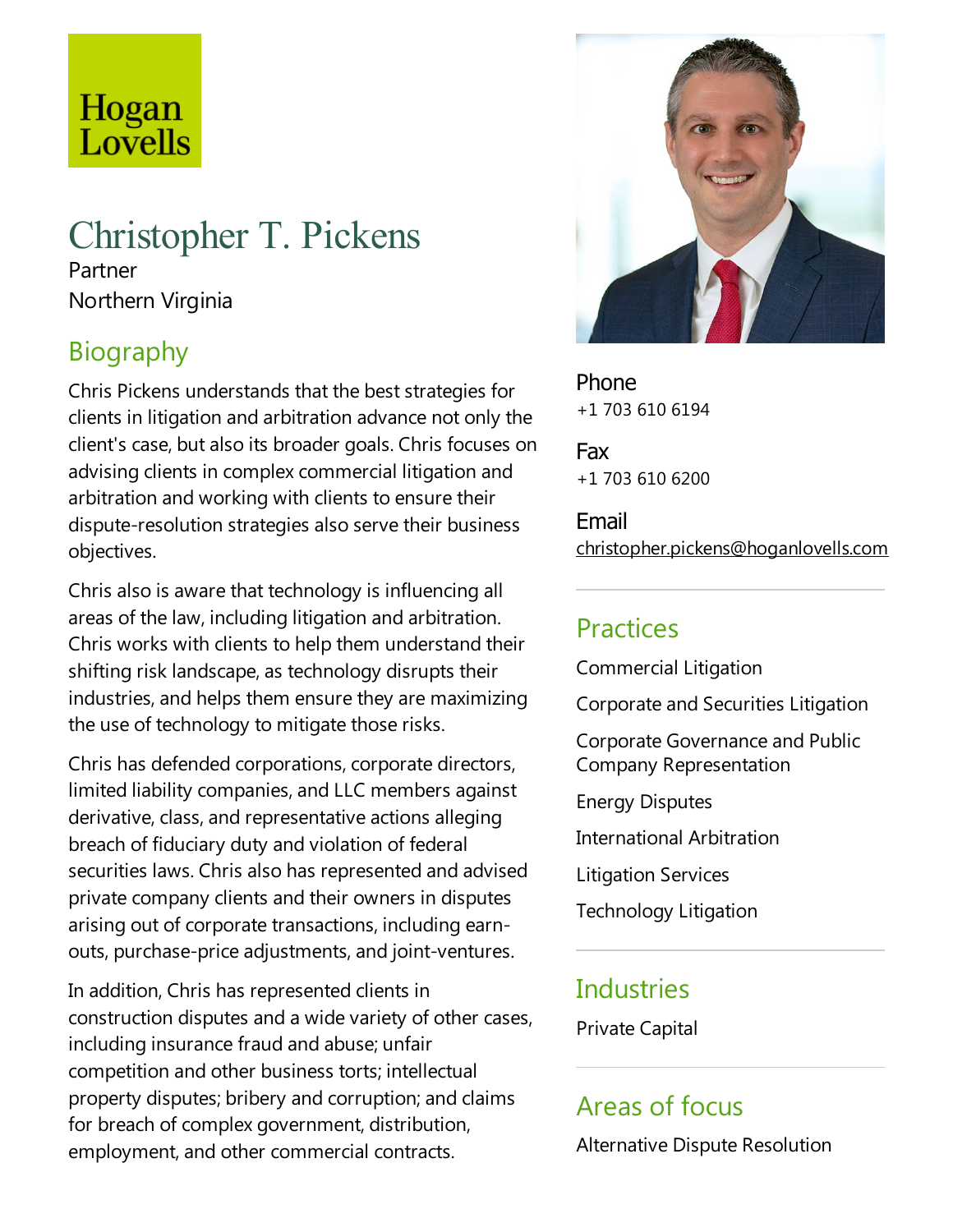Chris has represented clients in state and federal courts, as well as in domesticand international arbitration before the International Chamber of Commerce (ICC), American Arbitration Association (AAA), International Centre for Dispute Resolution (ICDR), and Judicial Arbitration and Mediation Services (JAMS).

During law school, Chris served as articles editor of the George Mason Law Review and won the Memorial Richard S. Murphy Prize, awarded to the winner of an annual competition among the top students in each class.

### Representative experience

Won US\$385m jury trial for Orbital ATK over joint venture to market Orbital ATK's mission extension vehicle, a spacecraft designed to extend the lives of geostationary satellites.

Obtained emergency injunction extending Virginia voter registration by two days after Department of Elections website failed on the final day to register for the 2020 general election.

Represented international investors in shareholder lawsuit against Virginia corporation alleging violation of federal securities laws and Virginia law.

Represented a special litigation committee of a public REIT investigating a series of shareholder lawsuits and arbitrations.

Represented a public aerospace company in a series of shareholder lawsuits challenging a multi-billion dollar merger.

Won a jury trial on behalf of an LLC's managing member in consolidated derivative cases, obtaining defense verdict on all claims.

Won bench trial on behalf of a major university in a will dispute, obtaining award of investment assets to fund scholarship.

Won ICDR arbitration for European distributor in dispute with U.S. manufacturer, obtaining damages and declaratory and injunctive relief.

Class Actions and Group Litigation

E-discovery and Information Management

#### Education and admissions

### Education

J.D., George Mason University School of Law, magna cum laude, 2007

B.A., Washington and Lee University, cum laude, 2003

#### Bar admissions and qualifications

District of Columbia

Virginia

#### Court admissions

District of Columbia Court of Appeals

Supreme Court of Virginia

U.S. Court of Appeals, Fourth Circuit

U.S. District Court, Eastern District of Virginia

U.S. District Court, Western District of Virginia

U.S. District Court, District of Columbia